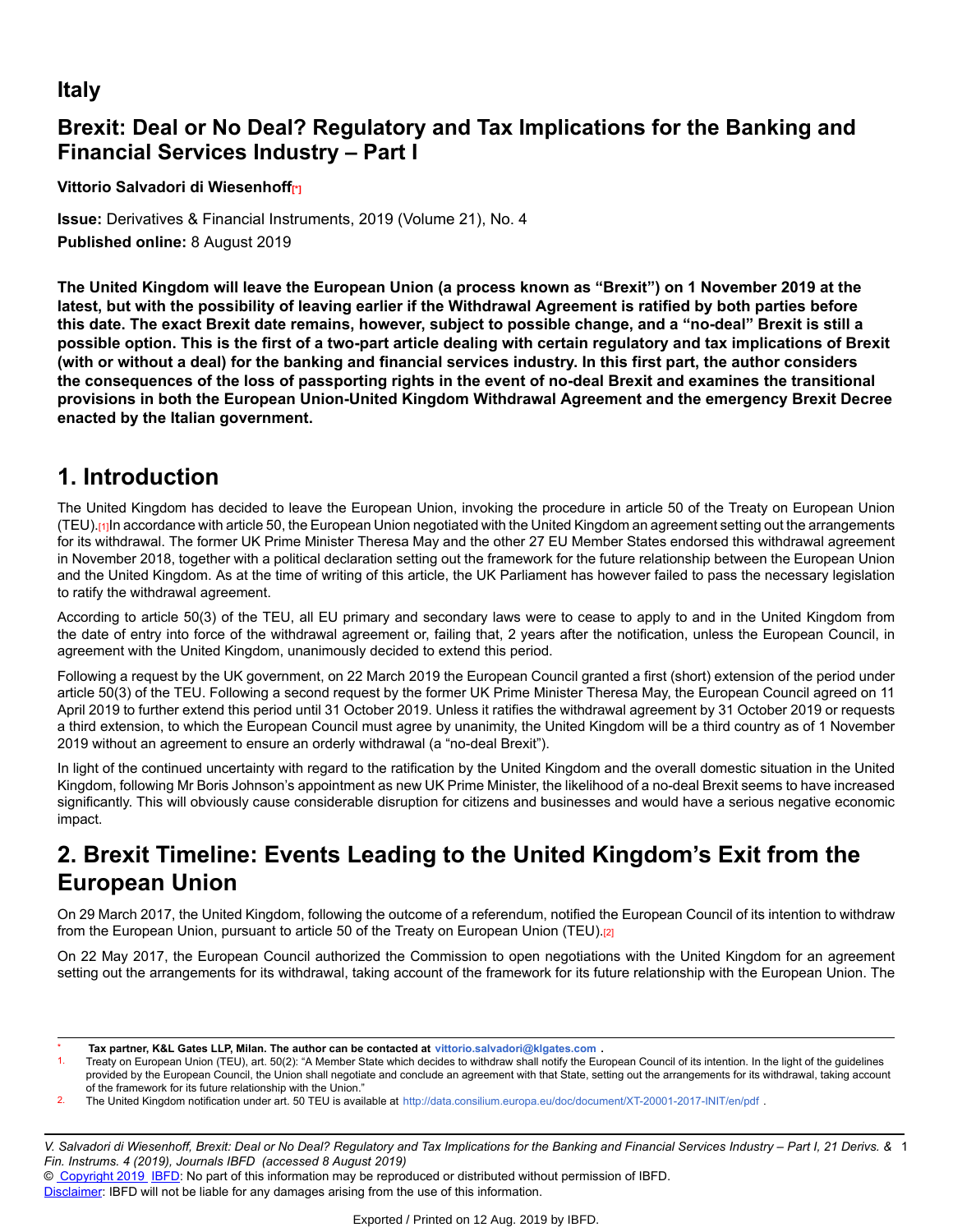negotiations were conducted in light of the Guidelines of 29 April, [3] 15 December 2017[4] and of 23 March 2018[5] provided by the European Council, with the overall objective of ensuring an orderly withdrawal of the United Kingdom from the European Union.

In parallel, the European Union and the remaining 27 Member States have been preparing for a possible no-deal, or "disorderly", Brexit. In November 2018, the European Commission launched a contingency action plan and the 27 Member States have also been implementing their own contingency measures which will take effect if the United Kingdom leaves the Europeans Union without a withdrawal agreement in place.

Following an intense period of negotiations, on 14 November 2018, the UK and EU negotiating teams reached an agreement, in principle, on a Withdrawal Agreement, rejestablishing the terms of the United Kingdom's departure on 30 March 2019 and providing for a transition period (also known as an "implementation period") during which EU law would continue to apply to and in the United Kingdom as if it were a Member State.[7]On 22 November 2018, a draft Political Declaration,[8]setting out the framework for the future relationship between the European Union and the United Kingdom, was also published.[9]At a special meeting of the European Council,[10]held on 25 November 2018, the EU-27 leaders endorsed the Withdrawal Agreement<sub>[11]</sub>'<sub>[12]</sub>and approved the Political Declaration.<sub>[13][14]</sub>On 11 January 2019, the

European Council adopted Decision (EU) 2019/274<sub>[15]</sub>on the signing of the Withdrawal Agreement.[16]

According to article 50(3) of the TEU and the Withdrawal Agreement, the United Kingdom was due to leave the European Union as from 30 March 2019, 00:00 (CET), unless the European Council, in agreement with the United Kingdom, unanimously decided to extend this period.[17]

A first extension of the period provided for in article 50(3) of the TEU (the article 50(3) period) was politically agreed by the European Union and the United Kingdom on 21 March 2019, after the UK Parliament had rejected the approval of Withdrawal Agreement in two meaningful votes. By Decision (EU) 2019/476, rathe European Council formalized the extension of the period until 12 April 2019 or, in the event that the House of Commons were to approve the Withdrawal Agreement by the original Brexit date of 29 March, until 22 May 2019.[19]

Given the increasing likelihood that the United Kingdom could have left the European Union without a ratified Withdrawal Agreement in place (no-deal Brexit) on 29 March (and then on 12 April 2019), several Member States (including Italy)<sub>[20]</sub>have enacted their own nodeal preparedness legislation to address the uncertainties and difficulties of a no-deal Brexit and mitigate the cliff-edge implications for the banking and financial industry (and a range of other sectors).

- 4. Special meeting of the European Council (art. 50) meeting (15 Dec. 2017) Guidelines, available at [https://www.consilium.europa.eu/media/32236/15-euco-art50](https://www.consilium.europa.eu/media/32236/15-euco-art50-guidelines-en.pdf) [guidelines-en.pdf](https://www.consilium.europa.eu/media/32236/15-euco-art50-guidelines-en.pdf) [hereinafter Negotiation Guidelines (Dec. 2017)].
- 5. Special meeting of the European Council (art. 50) (23 Mar. 2018) Guidelines, available at [https://www.consilium.europa.eu/media/33458/23-euco-art50](https://www.consilium.europa.eu/media/33458/23-euco-art50-guidelines.pdf) [guidelines.pdf](https://www.consilium.europa.eu/media/33458/23-euco-art50-guidelines.pdf) .
- 6. Draft agreement on the withdrawal of the United Kingdom of Great Britain and Northern Ireland from the European Union and the European Atomic Energy Community, available at [https://www.consilium.europa.eu/media/37099/draft\\_withdrawal\\_agreement\\_incl\\_art132.pd](https://www.consilium.europa.eu/media/37099/draft_withdrawal_agreement_incl_art132.pdf)f .
- 7. *See* sec. [4.1.](https://research.ibfd.org/#/doc?url=/linkresolver/static/dfi_2019_04_it_1_s_4_1#dfi_2019_04_it_1_s_4_1)

9. As stated in the Political Declaration, the text was "agreed at the negotiators' level and agreed, in principle, at political level, subject to the endorsement of the Leaders.".<br>10. The conclusions adopted at the meeti The conclusions adopted at the meeting are detailed in Special Meeting of the European Council (Art. 50) (25 Nov. 2018) – Conclusions, available at [http:/](http://data.consilium.europa.eu/doc/document/XT-20015-2018-INIT/en/pdf)/

[data.consilium.europa.eu/doc/document/XT-20015-2018-INIT/en/pdf](http://data.consilium.europa.eu/doc/document/XT-20015-2018-INIT/en/pdf) [hereinafter Special Meeting Conclusions].

- 11. The official text of the Agreement on the withdrawal of the United Kingdom of Great Britain and Northern Ireland from the European Union and the European Atomic Energy Community [hereinafter Withdrawal Agreement] is available at [https://eur-lex.europa.eu/legal-content/EN/TXT/?](https://eur-lex.europa.eu/legal-content/EN/TXT/?uri=uriserv:OJ.CI.2019.066.01.0001.01.ENG&toc=OJ:C:2019:066I:TOC) [uri=uriserv:OJ.CI.2019.066.01.0001.01.ENG&toc=OJ:C:2019:066I:TOC](https://eur-lex.europa.eu/legal-content/EN/TXT/?uri=uriserv:OJ.CI.2019.066.01.0001.01.ENG&toc=OJ:C:2019:066I:TOC) .
- 12. According to para. 1 of the Special Meeting Conclusions, "[t]he European Council endorses the Agreement on the withdrawal of the United Kingdom of Great Britain and Northern Ireland from the European Union and the European Atomic Energy Community. On this basis, the European Council invites the Commission, the European Parliament and the Council to take the necessary steps to ensure that the agreement can enter into force on 30 March 2019, so as to provide for an orderly withdrawal."
- 13. The official text of the Political Declaration is available at [https://eur-lex.europa.eu/legal-content/EN/TXT/?](https://eur-lex.europa.eu/legal-content/EN/TXT/?uri=uriserv:OJ.CI.2019.066.01.0185.01.ENG&toc=OJ:C:2019:066I:TOC)
- [uri=uriserv:OJ.CI.2019.066.01.0185.01.ENG&toc=OJ:C:2019:066I:TOC](https://eur-lex.europa.eu/legal-content/EN/TXT/?uri=uriserv:OJ.CI.2019.066.01.0185.01.ENG&toc=OJ:C:2019:066I:TOC) . 14. According to para. 2 of the Special Meeting Conclusions, "[t]he European Council approves the Political Declaration setting out the framework for the future relationship between the European Union and the United Kingdom of Great Britain and Northern Ireland. The European Council restates the Union's determination to have as close as possible a partnership with the United Kingdom in the future in line with the Political Declaration. The Union's approach will continue to be defined by the overall
- positions and principles set out in the previously agreed European Council's guidelines. The European Council will remain permanently seized of the matter." 15. Council Decision (EU) 2019/274 of 11 January 2019 on the signing, on behalf of the European Union and of the European Atomic Energy Community, of the Agreement on the withdrawal of the United Kingdom of Great Britain and Northern Ireland from the European Union and the European Atomic Energy Community, p. 1 OJ L 47 (19 Feb. 2019), available at <https://eur-lex.europa.eu/legal-content/EN/TXT/HTML/?uri=OJ:L:2019:047I:FULL&from=EN> [hereinafter Council Decision 2019/274]. 16. The text of the Withdrawal Agreement attached to Council Decision 2019/274 was published in OJ C 66 (19 Feb.2019), p. 1.
- 17. Art. 50(3) TEU: "The Treaties shall cease to apply to the State in question [the UK] from the date of entry into force of the withdrawal agreement or, failing that, two years after the notification referred to in paragraph 2, unless the European Council, in agreement with the Member State concerned, unanimously decides to extend this period." Art. 185(1) Withdrawal Agreement (prior to the amendments made in Apr. 2019): "This Agreement shall enter into force on 30 March 2019. In the event that, prior to that date, the depositary of this Agreement has not received the written notification of the completion of the necessary internal procedures by the Union and the United Kingdom, this Agreement shall not enter into force."
- 18. European Council Decision (EU) 2019/476 taken in agreement with the United Kingdom of 22 March 2019 extending the period under Article 50(3) TEU, OJ L 80I, pp. 1-2, available at <https://eur-lex.europa.eu/legal-content/EN/TXT/?qid=1556992429689&uri=CELEX:32019D0476> .
- 19. According to Recital (9) of the European Council Decision (EU) 2019/476: "[o]n 21 March 2019, the European Council agreed to an extension until 22 May 2019,
- provided the Withdrawal Agreement is approved by the House of Commons in the following week. If that is not the case, the European Council agreed to an extension until 12 April 2019 and indicated that it expected the United Kingdom to indicate a way forward before 12 April 2019 for its consideration."
- 20. *See* sec. [4.2.](https://research.ibfd.org/#/doc?url=/linkresolver/static/dfi_2019_04_it_1_s_4_2#dfi_2019_04_it_1_s_4_2)

V. Salvadori di Wiesenhoff, Brexit: Deal or No Deal? Regulatory and Tax Implications for the Banking and Financial Services Industry – Part I, 21 Derivs. & 2 *Fin. Instrums. 4 (2019), Journals IBFD (accessed 8 August 2019)*

© [Copyright 2019](http://www.ibfd.org/Copyright-IBFD) [IBFD:](http://www.ibfd.org) No part of this information may be reproduced or distributed without permission of IBFD.

<sup>3.</sup> Special meeting of the European Council (art. 50) (29 Apr. 2017) – Guidelines, available at [https://www.consilium.europa.eu/media/21763/29-euco-art50](https://www.consilium.europa.eu/media/21763/29-euco-art50-guidelinesen.pdf) [guidelinesen.pdf](https://www.consilium.europa.eu/media/21763/29-euco-art50-guidelinesen.pdf)

<sup>8.</sup> Political Declaration setting out the framework for the future relationship between the European Union and the United Kingdom (22 Nov. 2018) [hereinafter Political Declaration], available at [http://data.consilium.europa.eu/doc/document/XT-21095-2018-INIT/en/pd](http://data.consilium.europa.eu/doc/document/XT-21095-2018-INIT/en/pdf)f .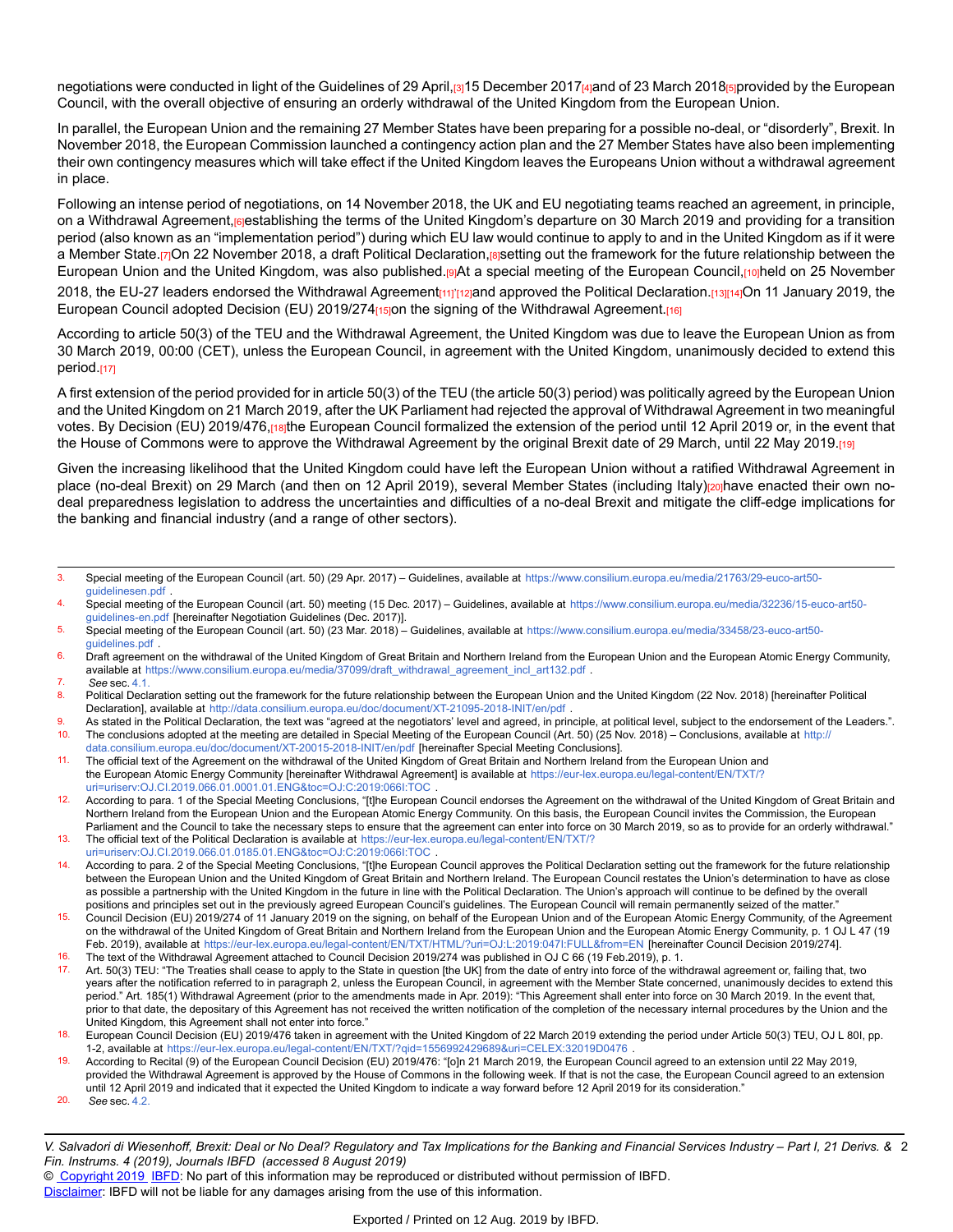A third attempt to approve the Withdrawal Agreement by the UK Parliament failed on 29 March 2019, thus limiting the extension of the article 50(3) period to 12 April. By a letter of 5 April 2019, the United Kingdom submitted a request for a further extension, which was then politically agreed by the European Union and the United Kingdom on 10 April. By Decision (EU) 2019/584,[21]the European Council formalized a flexible extension of the article 50(3) period. Such an extension should last as long as necessary to allow for the ratification of the Withdrawal Agreement by both parties (but in any event, no longer than 31 October 2019). Based on the Council's decision, the UK withdrawal should now take place on the first day of the month following the completion of the ratification procedures or on 1 November 2019, whichever is the earliest (the exit day).[22]

The extension of the article 50(3) period to 31 October 2019 also implied some changes to the Withdrawal Agreement.[23]Additionally, the European Council Decision (EU) 2019/274 was amended accordingly by Decision (EU) 2019/642.[24][25]

Until the actual exit day, the United Kingdom will remain a Member State with full rights and obligations in accordance with article 50 of the TEU.

The United Kingdom will leave the European Union without a deal on 31 October 2019 unless it ratifies the Withdrawal Agreement or requests a third extension of the article 50(3) period, to which the European Council agrees by unanimity, or revokes its article 50 notification.[26]In a no-deal Brexit scenario, all EU primary and secondary law will cease to apply to the United Kingdom as from 1 November 2019, 00:00h (CET). The United Kingdom would then become a third country (i.e. a country not a Member State of the European Union) for the purposes of the EU legal framework without an agreement to ensure an orderly withdrawal, would be leaving the European single market and would no longer benefit from rights under EU law or be subject to its obligations. In these circumstances, the no-deal emergency measures enacted by the European Union and by several Member States would start to apply, thus resulting in a patchwork of different solutions and applicable regimes.

Conversely, in a "deal" Brexit scenario, the United Kingdom would leave the European Union on the first day of the month following the ratification of the Withdrawal Agreement by both parties,[27]but EU law would continue to apply to and in the United Kingdom during the transition period, as provided for by Part Four of the Withdrawal Agreement,<sup>[28]</sup>so that the United Kingdom's and EU-27's<sup>[29]</sup>access to one another's markets would continue on current terms throughout the transition period.

- in the last recital, the words "after 29 March 2019" were replaced by "from the date of entry into force of this Agreement"; and
	- the first paragraph of art. 185, dealing with the entry into force of the Withdrawal Agreement, was replaced by the following:

This Agreement shall enter into force on one of the following dates, whichever is the earliest:

(a) the day following the end of the period provided for in Article 50(3) TEU, as extended by the European Council in agreement with the United Kingdom, provided that, prior to that date, the depositary of this Agreement has received the written notifications by the Union and the United Kingdom regarding the completion of the necessary internal procedures;

(b) the first day of the month following the receipt by the depositary of this Agreement of the last of the written notifications referred to in point (a). In the event that, prior to the end of the period provided for in Article 50(3) TEU, as extended by the European Council in agreement with the United Kingdom, the depositary of this Agreement has not received the written notifications referred to in point (a), this Agreement shall not enter into force.

<sup>21.</sup> European Council Decision (EU) 2019/584 taken in agreement with the United Kingdom of 11 April 2019 extending the period under Article 50(3) TEU, OJ L 101, pp. 1-3, available at <https://eur-lex.europa.eu/legal-content/EN/TXT/?qid=1556992494390&uri=CELEX:32019D0584> .

 $22.$  The European Council also decided that the decision to extend until 31 Oct. 2019 would cease to apply on 31 May 2019 if the United Kingdom had not held elections to the European Parliament and had not ratified the Withdrawal Agreement by 22 May 2019. As the United Kingdom had not ratified the Withdrawal Agreement by 22 May 2019, it held European elections on 23 May 2019.

<sup>23.</sup> The date of entry into force of the Withdrawal Agreement had to be adapted to reflect the period provided for in art. 50(3) TEU, as extended to 31 Oct. 2019 by the European Council in agreement with the United Kingdom. On 11 Apr. 2019, in agreement with the United Kingdom, the Withdrawal Agreement was adapted in three instances as follows:

<sup>24.</sup> Council Decision (EU) 2019/642 of 13 April 2019 amending Decision (EU) 2019/274 on the signing, on behalf of the European Union and of the European Atomic Energy Community, of the Agreement on the withdrawal of the United Kingdom of Great Britain and Northern Ireland from the European Union and the European Atomic Energy Community, pp. 1-3 OJ L 110 (25 Apr. 2019), available at [https://eur-lex.europa.eu/legal-content/EN/TXT/?uri=CELEX:32019D0642#ntr2](https://eur-lex.europa.eu/legal-content/EN/TXT/?uri=CELEX:32019D0642#ntr2-LI2019110EN.01000101-E0002)- [LI2019110EN.01000101-E0002](https://eur-lex.europa.eu/legal-content/EN/TXT/?uri=CELEX:32019D0642#ntr2-LI2019110EN.01000101-E0002) [hereinafter Council Decision 2019/642].

<sup>25.</sup> The text of the Withdrawal Agreement attached to Council Decision 2019/274 is therefore replaced by the text of the adapted Withdrawal Agreement attached to Council Decision 2019/642. The adapted text of the Withdrawal Agreement was published in OJ C 144, p. 1 (25 Apr. 2019), available at [https://eur-lex.europa.eu/legal](https://eur-lex.europa.eu/legal-content/EN/TXT/HTML/?uri=OJ:C:2019:144I:FULL&from=EN)[content/EN/TXT/HTML/?uri=OJ:C:2019:144I:FULL&from=EN](https://eur-lex.europa.eu/legal-content/EN/TXT/HTML/?uri=OJ:C:2019:144I:FULL&from=EN) .

<sup>26.</sup> In UK: ECJ, 10 Dec. 2018, Case C-621/18, Andy Wightman and Others v Secretary of State for Exiting the European Union, the European Court of Justice ruled that: Article 50 TEU must be interpreted as meaning that, where a Member State has notified the European Council, in accordance with that article, of its intention to withdraw from the European Union, that article allows that Member State — for as long as a withdrawal agreement concluded between that Member State and the European Union has not entered into force or, if no such agreement has been concluded, for as long as the two-year period laid down in Article 50(3) TEU, possibly extended in accordance with that paragraph, has not expired — to revoke that notification unilaterally, in an unequivocal and unconditional manner, by a notice addressed to the European Council in writing, after the Member State concerned has taken the revocation decision in accordance with its constitutional requirements. The purpose of that revocation is to confirm the EU membership of the Member State concerned under terms that are unchanged as regards its status as a Member State, and that revocation brings the withdrawal procedure to an end.

<sup>27.</sup> On 1 Nov. 2019 at the latest (in the case that the ratification procedures are completed in Oct.).

<sup>28.</sup> *See* sec 4.1.

<sup>29.</sup> The reference to the EU-27 should be read as also including Iceland, Liechtenstein and Norway, which are members of the European Economic Area.

V. Salvadori di Wiesenhoff, Brexit: Deal or No Deal? Regulatory and Tax Implications for the Banking and Financial Services Industry – Part I, 21 Derivs. & 3 *Fin. Instrums. 4 (2019), Journals IBFD (accessed 8 August 2019)*

<sup>©</sup> [Copyright 2019](http://www.ibfd.org/Copyright-IBFD) [IBFD:](http://www.ibfd.org) No part of this information may be reproduced or distributed without permission of IBFD.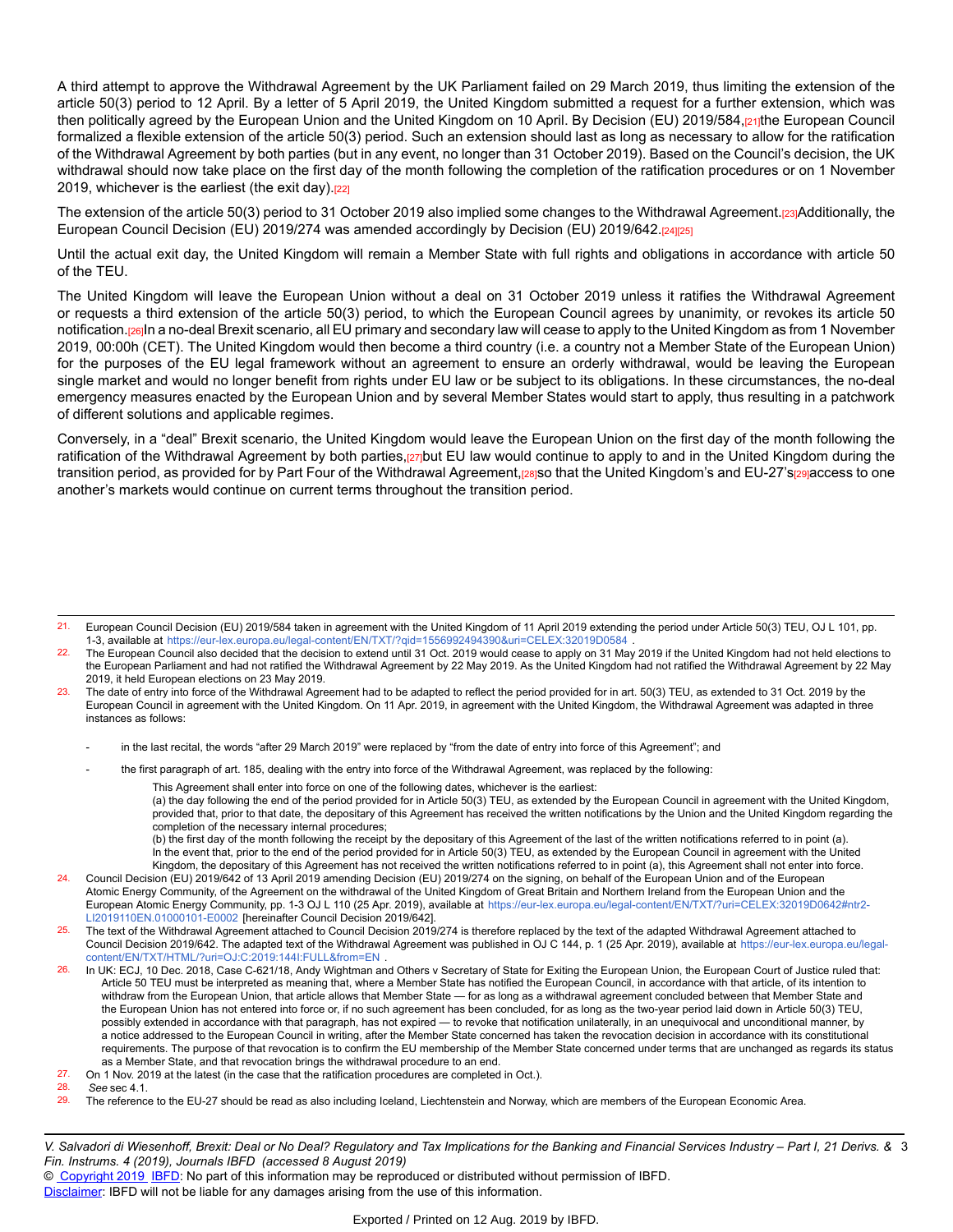# **3. Brexit: Regulatory Implications for Banking and Financial Services**

## **3.1. The EU passport regime**

Currently, the EU banking and financial services sectors rely extensively on the passporting rights that are available under various EU single-market directives and allow firms to provide the services or perform the activities for which they have been authorized throughout the single market, either on a cross-border basis from their home Member State or by establishing branches across the European Economic Area where clients are located, under a common set of rules and a single authorization from their home regulator. In essence, the EU passporting rules enable firms authorized in one Member State to carry on permitted activities and provide services to clients located in the European Economic Area without needing to obtain separate authorization in the host Member State(s). The passport relies on a set of harmonized prudential requirements under EU law and on mutual recognition of licences.[30]

Whenever an institution provides its services in a Member State other than that in which it is established, the competent authority of its home Member State is mainly responsible for its supervision.

The activities that are "passportable" are set out in the relevant EU single-market directives, including:

- the Capital Requirements Directive (CRD IV),<sup>[31</sup>]for credit institutions providing banking services (such as taking deposits and  $lending)$ ; $l32$ ]
- MiFID II<sub>[33]</sub>/MiFIR,<sub>[34]</sub>for investment firms providing investment services and/or investment activities;[35]
- the AIFMD,[36]for alternative investment fund managers in respect of marketing or managing alternative investment funds (AIFs);
- the UCITS Directive, for management companies in respect of marketing or managing undertakings for collective investments in transferable securities (UCITS);<sup>[37]</sup>and
- the Payment Services Directive,  $38$  for firms providing payment services.

In the event that the United Kingdom leaves the European Union without a deal, all EU primary and secondary law will cease to apply to the United Kingdom from 1 November 2019, and the United Kingdom will become a third country, without any transition period as provided for in the Withdrawal Agreement, from that moment onwards. In this no-deal Brexit scenario, the EU-27 and UK credit and financial institutions with existing passporting permissions would therefore lose the right to conduct business freely in the United Kingdom and the EU-27 area, respectively, by virtue of EU law.[39]They would have to rely on third-country equivalence rules (when available)[40]and on the temporary no-Brexit emergency measures enacted by the European Commission and various EU-27 Member States.

40. *See* sec. [3.2.](https://research.ibfd.org/#/doc?url=/linkresolver/static/dfi_2019_04_it_1_s_3_2#dfi_2019_04_it_1_s_3_2)

<sup>30.</sup> Many non-EU financial institutions have established regulated subsidiaries in the United Kingdom on the basis that these passporting rights would allow them to access the markets of other EEA jurisdictions. If the United Kingdom were to cease benefitting from the EU passport regimes, these non-EU financial institutions may move their UK-regulated subsidiaries to a jurisdiction within the EU-27 or establish a new regulated subsidiary within the EU-27 so that they can continue to benefit from the passporting regimes.

<sup>31.</sup> Directive 2013/36/EU of the European Parliament and of the Council of 26 June 2013 on access to the activity of credit institutions and the prudential supervision of credit institutions and investment firms, amending Directive 2002/87/EC and repealing Directives 2006/48/EC and 2006/49/EC, OJ L 176/338 [hereinafter CRD IV].

<sup>32.</sup> CRD IV includes passporting provisions in arts. 35 and 39. Respectively, these articles deal with the establishment of branches and cross-border activity. In accordance with art. 35 of CRD IV, any EEA credit institution wishing to exercise the freedom to provide services by establishing "a branch within the territory of another Member State shall notify the competent authorities of its home Member State" of its intention to do so. Similarly, in accordance with art. 39 of CRD IV, any EEA credit institution "wishing to exercise the freedom to provide services" on a cross-border basis "by carrying out its activities within the territory of another Member State for the first time shall notify the competent authorities of the home Member State" of its intention to do so Indicating "the activities on the list in Annex I which it intends to carry out".

<sup>33.</sup> Directive 2014/65/EU of the European Parliament and of the Council of 15 May 2014 on markets in financial instruments and amending Directive 2002/92/EC and Directive 2011/61/EU, OJ L 173/349 [hereinafter MiFID II].

<sup>34.</sup> Regulation (EU) 600/2014 of the European Parliament and of the Council of 15 May 2014 on markets in financial instruments and amending Regulation (EU) 648/2012, OJ L 173 [hereinafter MiFIR].

<sup>35.</sup> MiFID II includes passporting provisions in arts. 34-35. Respectively, these articles deal with cross-border activity and the establishment of branches. Based on art. 34 of MiFID II, any investment firm authorized and supervised by the competent authorities of another Member State in accordance with that Directive and in respect of credit institutions in accordance with CRD IV may freely provide investment services and/or perform investment activities, as well as ancillary services (to the extent that they are provided together with an investment service and/or activity), across the European Economic Area, provided that such services and activities are covered by its authorization. Similarly, based on art. 35 of MiFID II, any EEA investment firm and credit institution may provide investment services and/or activities, as well as ancillary services (only to the extent that they are provided together with an investment service and/or activity), across the European Economic Area in accordance with the same MiFID II and CRD IV through the right of establishment (whether by the establishment of a branch or by the use of a tied agent), provided that those services and activities are covered by the authorization granted to the investment firm or the credit institution in the home Member State. Member Statesshall not impose any additional requirements, save for those allowed under para. 8 of the same art. 35 on the organization and operation of the branch in respect of the matters covered by the Directive.

<sup>36.</sup> Directive 2011/61/EU of the European Parliament and of the Council of 8 June 2011 on Alternative Investment Fund Managers and amending Directives 2003/41/EC and [2009/65/EC](https://research.ibfd.org/#/doc?url=/linkresolver/static/eulaw_com_2009_65#eulaw_com_2009_65) and Regulations (EC) 1060/2009 and (EU) 1095/2010, OJ L 174 [hereinafter AIFMD].

<sup>37.</sup> Directive [2009/65/EC](https://research.ibfd.org/#/doc?url=/linkresolver/static/eulaw_com_2009_65#eulaw_com_2009_65) of the European Parliament and of the Council of 13 July 2009 on the coordination of laws, regulations and administrative provisions relating to undertakings for collective investment in transferable securities (UCITS) (recast), OJ L 302/32 (2009).

<sup>38.</sup> Directive (EU) 2015/2366 of the European Parliament and of the Council of 25 November 2015 on payment services in the internal market, amending Directives 2002/65/EC, 2009/110/EC and 2013/36/EU and Regulation (EU) 1093/2010, and repealing Directive 2007/64/EC, OJ L 337/35(2015).

<sup>39.</sup> The same would occur at the end of the implementation period if the United Kingdom leaves the European Union with a deal, unless differently agreed in the context of the (yet to be negotiated) UK-EU new partnership arrangements.

V. Salvadori di Wiesenhoff, Brexit: Deal or No Deal? Regulatory and Tax Implications for the Banking and Financial Services Industry – Part I, 21 Derivs. & 4 *Fin. Instrums. 4 (2019), Journals IBFD (accessed 8 August 2019)*

<sup>©</sup> [Copyright 2019](http://www.ibfd.org/Copyright-IBFD) [IBFD:](http://www.ibfd.org) No part of this information may be reproduced or distributed without permission of IBFD.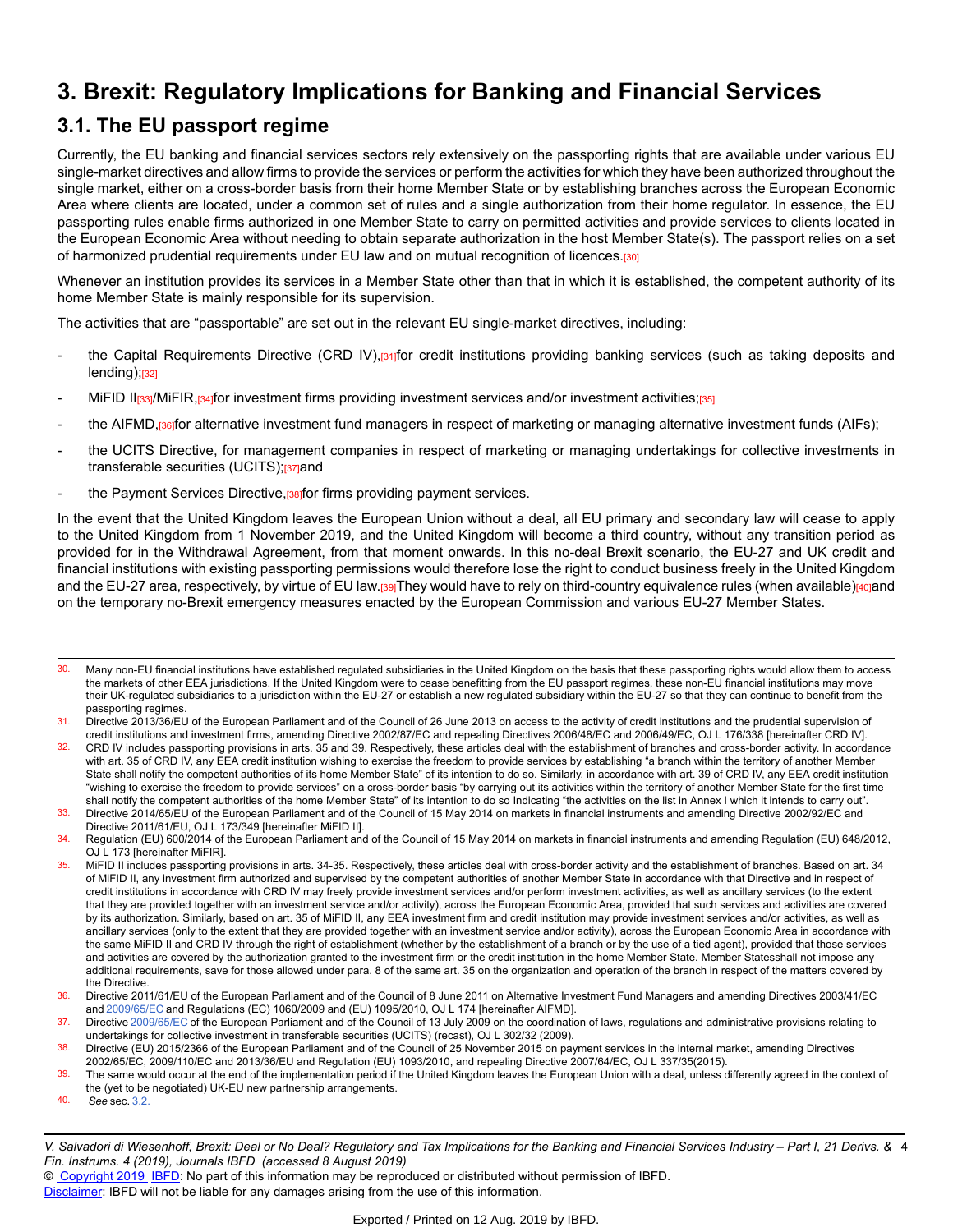Conversely, if the United Kingdom leaves the European Union with a ratified Withdrawal Agreement in place, EU law (including the EU passport) will continue to apply to and in the United Kingdom throughout the transition period.

## **3.2. Third countries in EU financial regulation**

Equivalence is a mechanism provided by some (but not all) EU single-market directives through which third-country firms (i.e. financial institutions located outside the European Economic Area) may be allowed to provide diverse financial services and activities across the single market if and to the extent that their home country's regulatory regime is deemed to be equivalent to EU standards[41]and certain other conditions are satisfied (a so-called "equivalence regime"). The conditions to be fulfilled may vary depending on the nature of the service provider, the service itself and the potential customers of the service.

Many recent financial services directives and regulations include third-country equivalence provisions, which stipulate cases in which the European Union may consider foreign regulatory and supervisory frameworks as equivalent (and under which criteria and to what extent this can occur).

Equivalence, however, is not available with respect to the provision of all services or the servicing of all client types, and quite often, it concerns more technical matters, without significantly altering third-country access terms. In addition, the availability of the equivalence regime generally requires an assessment and a positive decision by the European Commission.

Equivalence, if available and granted, "offers in most cases a much more piecemeal access to the single market than passport rights. Only in some instances can access under equivalence be considered 'passport-like'".[42]In many instances, equivalence provisions simply do not exist or are mainly technical and narrow in scope (such as under CRD IV) and, as such, do not provide passport-like rights of access. In these circumstances, third-country firms are not subject to EU provisions, but only to the national regimes in place, thus creating a fragmented regulatory environment.

## **3.3. MiFID investment services and activities**

MiFIR<sub>[43]</sub>allows third-country firms to provide investment services to and perform investment activities with eligible counterparties (ECPs) and per se professional clients throughout the European Union, on the condition (inter alia) that an equivalence decision is adopted by the European Commission and that the relevant firms are registered in the register of third-country firms kept by the European Securities and

Markets Authority (ESMA).<sup>[44]'</sup>[45]Member States shall not impose any additional requirements on third-country firms that are registered in the ESMA register in respect of matters covered by MiFIR or MiFIR II and shall not treat third-country firms more favourably than EU firms.

The equivalence decision to be adopted by the European Commission for this purpose aims at assessing that the legal and supervisory arrangements of the specific third country ensure that firms authorized in that third country comply with legally binding prudential and business conduct requirements that have equivalent effect to the MiFIR, MiFID II and CRD IV requirements (and relevant implementing measures).<sup>[46][47]</sup>It must also confirm reciprocity of treatment for EU firms under the third country's legal regime.

<sup>41.</sup> The European Commission describes equivalence as follows: "[I]n certain cases the EU may recognise that a foreign legal, regulatory or supervisory regime is ... equivalent to the corresponding EU regime." *See Recognition of non-EU financial frameworks (equivalence decisions)* , available at [https://ec.europa.eu/info/business](https://ec.europa.eu/info/business-economy-euro/banking-and-finance/international-relations/recognition-non-eu-financial-frameworks-equivalence-decisions_en)[economy-euro/banking-and-finance/international-relations/recognition-non-eu-financial-frameworks-equivalence-decisions\\_en](https://ec.europa.eu/info/business-economy-euro/banking-and-finance/international-relations/recognition-non-eu-financial-frameworks-equivalence-decisions_en) ).

<sup>42.</sup> European Parliament, Understanding equivalence and the single passport in financial services: Third-country access to the single market (2017), available at [http:/](http://www.europarl.europa.eu/RegData/etudes/BRIE/2017/599267/EPRS_BRI(2017)599267_EN.pdf)/ [www.europarl.europa.eu/RegData/etudes/BRIE/2017/599267/EPRS\\_BRI\(2017\)599267\\_EN.pdf](http://www.europarl.europa.eu/RegData/etudes/BRIE/2017/599267/EPRS_BRI(2017)599267_EN.pdf) .

<sup>43.</sup> Based on recital (41) MiFIR:

The provision of services by third-country firms in the Union is subject to national regimes and requirements. Those regimes are highly differentiated and the firms authorised in accordance with them do not enjoy the freedom to provide services and the right of establishment in Member States other than the one where they are established. It is appropriate to introduce a common regulatory framework at Union level. The regime should harmonise the existing fragmented framework, ensure certainty and uniform treatment of third-country firms accessing the Union, ensure that an assessment of effective equivalence has been carried out by the Commission in relation to the prudential and business conduct framework of third countries, and should provide for a comparable level of protection to clients in the Union receiving services by third-country firms.

<sup>44.</sup> Arts. 46-49 MiFIR. According to art. 46(1) MiFIR:

A third-country firm may provide investment services or perform investment activities with or without any ancillary services to eligible counterparties and to professional clients within the meaning of Section I of Annex II to Directive 2014/65/EU [MiFID II] established throughout the Union without the establishment of a branch where it is registered in the register of third-country firms kept by ESMA in accordance with Article 47.

Based on art. 46(2) MiFIR:

ESMA shall register a third-country firm that has applied for the provision of investment services or performance of activities throughout the Union in accordance with paragraph 1 only where the following conditions are met: (a) the Commission has adopted a decision in accordance with Article 47(1); (b) the firm is authorised in the jurisdiction where its head office is established to provide the investment services or activities to be provided in the Union and it is subject to effective supervision and enforcement ensuring a full compliance with the requirements applicable in that third country; (c) cooperation arrangements have been established pursuant to Article 47(2).

For the purposes of being registered in the ESMA register, a third-country firm shall, according to art. 47(3) MiFIR, submit an application to ESMA after the adoption by the Commission of the decision referred to in art. 47 MiFIR, determining that the legal and supervisory framework of the third country in which the third-country firm is authorized is equivalent to the requirements described in art. 47(1).

<sup>45.</sup> As clarified by ESMA, under the MiFIR third-country regime, third-country firms registered by ESMA are not required to comply with any MiFID II/MiFIR organizational or conduct-of-business rules when interacting with eligible counterparties and per se professional clients established or situated in the European Union and are not subject to the direct supervision and enforcement by ESMA or any national competent authority in the European Union.

<sup>46.</sup> Recital (41) MiFIR:

The equivalence assessment should be outcome-based; it should assess to what extent the respective third-country regulatory and supervisory framework achieves similar and adequate regulatory effects and to what extent it meets the same objectives as Union law. When initiating those equivalence assessments, the Commission should be able to prioritise among third-country jurisdictions taking into account the materiality of the equivalence finding to Union firms and clients, the existence of supervisory and cooperation agreements between the third country and the Member States, the existence of an effective equivalent system for the

V. Salvadori di Wiesenhoff, Brexit: Deal or No Deal? Regulatory and Tax Implications for the Banking and Financial Services Industry – Part I, 21 Derivs. & 5 *Fin. Instrums. 4 (2019), Journals IBFD (accessed 8 August 2019)*

<sup>©</sup> [Copyright 2019](http://www.ibfd.org/Copyright-IBFD) [IBFD:](http://www.ibfd.org) No part of this information may be reproduced or distributed without permission of IBFD.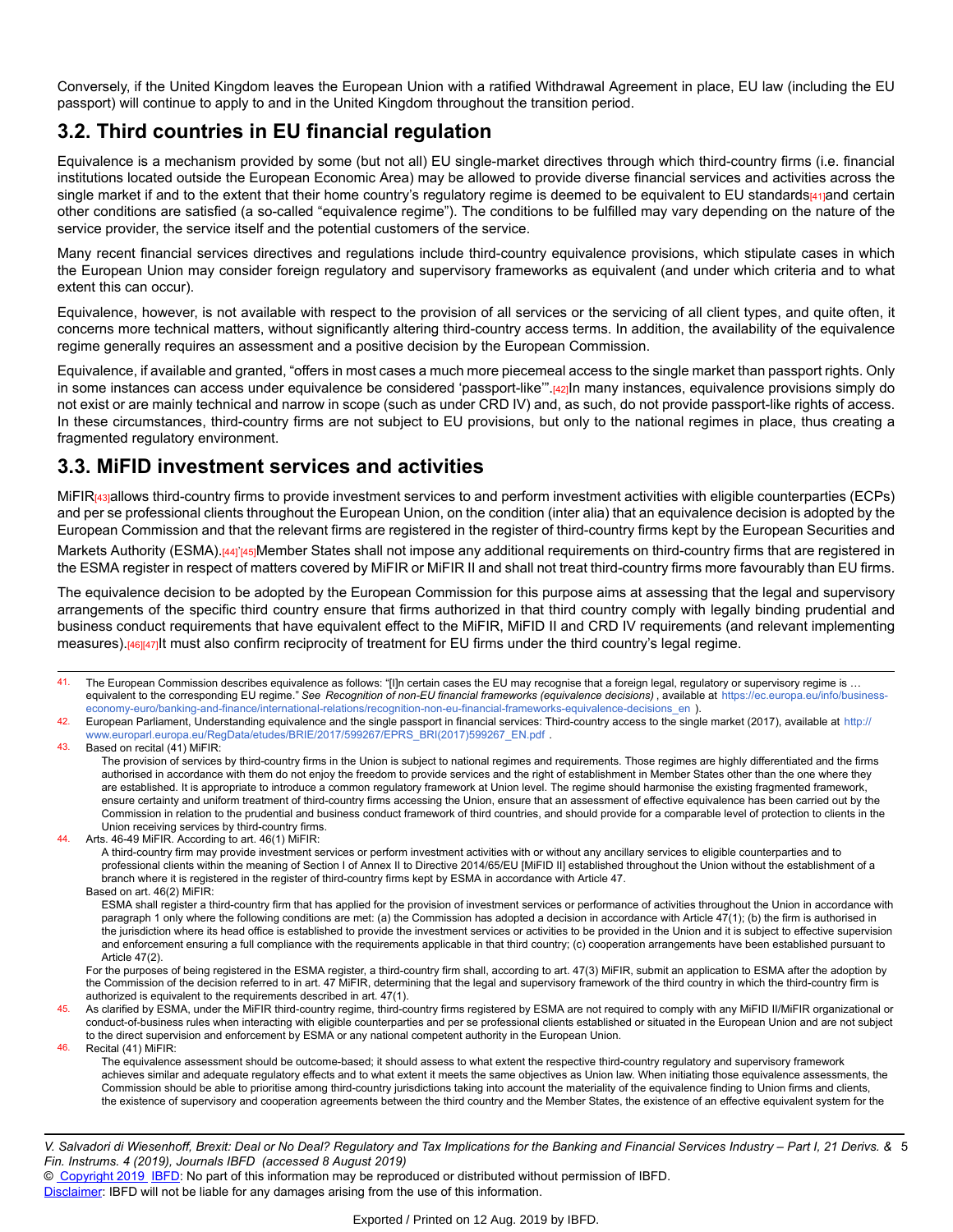In the absence of an equivalence decision from the Commission, or when such decision is no longer in effect, Member States may allow third-country firms to provide investment services and activities to ECPs and per se professional clients in their territories in accordance with the applicable national regime.[48]

While the MiFIR regime for the provision of investment services to ECPs and per se professional clients by third-country firms is subject to a pan-European framework that requires at least, inter alia, the registration in the ESMA register and the adoption of an equivalence decision and cooperation arrangements between ESMA and the relevant third-country competent authority, the MiFID II regime on the provision of investment services to retail clients is fragmented across the European Union. Indeed, MiFID II merely empowers Member States to require the establishment of a branch for third-country firms intending to provide investment services to and perform investment activities with retail clients (and professional clients on request) in their territories and provides, when Member States opt for such a solution, for a minimum common regulatory framework with respect to the requirements applicable to those branches.[49]This option, which, as said, is discretionary and left to national legislation, does not lead to any passport for the provision of services by third-country firms to retail clients, which remains based on national regimes.

A third-country firm established in a country of which the legal and supervisory framework has been recognized by the Commission to be effectively equivalent in accordance with article 47(1) of MiFIR and is authorized based on article 39 of MiFID II[50]can provide the services and activities covered under the authorization to eligible counterparties and professional clients without the establishment of new branches.<sup>[51]</sup>

# **4. The Transition Periods under the Withdrawal Agreement and the Italian Brexit Decree**

## **4.1. The Withdrawal Agreement**

Part Four of the Withdrawal Agreement sets out the scope of a period of continuity (referred to as the "implementation period" or "transition period"), running from the date of entry into force of the Withdrawal Agreement until 31 December 2020, [52]as well as how it will function. The implementation period may be extended once, with both parties' mutual consent, for 1 or 2 years.[53]

The transition period is meant to bridge the period between the date of the United Kingdom's exit from the European Union and the entry into force of the new, yet to be negotiated, UK-EU partnership arrangements.<sub>[54]</sub>'<sub>[55]</sub>

The Withdrawal Agreement provides that during this period, the United Kingdom will no longer be a member of the European Union, but will be treated as such under EU law (with the exception of participation in the EU institutions and governance structures). Save for a few exceptions, the entire EU *acquis* (i.e. the existing rules under EU law) will continue to apply to and in the United Kingdom as if it were a

recognition of investment firms authorised under foreign regimes as well as the interest and willingness of the third country to engage in the equivalence assessment process. The Commission should monitor any significant changes to the regulatory and supervisory framework of the third country and review the equivalence decisions where appropriate.

Meaning that it has established a branch in a Member State to provide investment services or perform investment activities with or without any ancillary services to retail clients or to professional clients.

Art. 47(3) MiFIR.

52. Art. 126 Withdrawal Agreement: "There shall be a transition or implementation period, which shall start on the date of entry into force of this Agreement and end on 31 December 2020."

53. Art. 132 Withdrawal Agreement.

54. European Commission, Fact Sheet, *Brexit Negotiations: What is in the Withdrawal Agreement* (14 Nov. 2018), available at [http://europa.eu/rapid/press](http://europa.eu/rapid/press-release_MEMO-18-6422_en.htm)release MEMO-18-6422 en.htm [hereinafter European Commission Fact Sheet] explains that the continued application of EU law during the transition period "will give time to national administrations and businesses to prepare for the new relationship" and "also provide the EU and the UK with time to negotiate the future relationship".

55. UK: Her Majesty's Government, *Explainer for the agreement on the withdrawal of the United Kingdom of Great Britain and Northern Ireland from the European Union* (14 Nov. 2018), available at [https://assets.publishing.service.gov.uk/government/uploads/system/uploads/attachment\\_data](https://assets.publishing.service.gov.uk/government/uploads/system/uploads/attachment_data/file/756376/14_November_Explainer_for_the_agreement_on_the_withdrawal_of_the_United_Kingdom_of_Great_Britain_and_Northern_Ireland_from_the_European_Union___1_.pdf)/ file/756376/14\_November\_Explainer\_for\_the\_agreement\_on\_the\_withdrawal\_of\_the\_United\_Kingdom\_of\_Great\_Britain\_and\_Northern\_Ireland\_from\_the\_European\_Unio 1\_p states that this will be of mutual benefit, "giving an important bridge to our future relationship, and giving citizens and businesses in both the UK and the EU the time and confidence they need to plan for the UK's future relationship with the EU".

© [Copyright 2019](http://www.ibfd.org/Copyright-IBFD) [IBFD:](http://www.ibfd.org) No part of this information may be reproduced or distributed without permission of IBFD.

<sup>47.</sup> According to art. 47(1) MiFIR:

The Commission may adopt a decision … in relation to a third country stating that the legal and supervisory arrangements of that third country ensure that firms authorised in that third country comply with legally binding prudential and business conduct requirements which have equivalent effect to the requirements set out in this Regulation, in Directive 2013/36/EU [CRD IV] and in Directive 2014/65/EU [MiFID II] and in the implementing measures adopted under this Regulation and under those Directives and that the legal framework of that third country provides for an effective equivalent system for the recognition of investment firms authorised under third-country legal regimes. The prudential and business conduct framework of a third country may be considered to have equivalent effect where that framework fulfils all the following conditions: (a) firms providing investment services and activities in that third country are subject to authorisation and to effective supervision and enforcement on an ongoing basis; (b) firms providing investment services and activities in that third country are subject to sufficient capital requirements and appropriate requirements applicable to shareholders and members of their management body; (c) firms providing investment services and activities are subject to adequate organisational requirements in the area of internal control functions; (d) firms providing investment services and activities are subject to appropriate conduct of business rules; (e) it ensures market transparency and integrity by preventing market abuse in the form of insider dealing and market manipulation.

<sup>48.</sup> Recital (41) MiFIR: "Where a decision cannot be made determining effective equivalence, the provision of services by third-country firms in the Union remains subject to national regimes." Art. 46(4) MiFIR: "Member States may allow third-country firms to provide investment services or perform investment activities together with ancillary services to eligible counterparties and professional clients within the meaning of Section I of Annex II to Directive 2014/65/EU in their territories in accordance with national regimes in the absence of the Commission decision in accordance with Article 47(1) or where such decision is no longer in effect. "

<sup>49.</sup> Arts. 39-43 MiFID II.<br>50 Meaning that it has a

V. Salvadori di Wiesenhoff, Brexit: Deal or No Deal? Regulatory and Tax Implications for the Banking and Financial Services Industry – Part I, 21 Derivs. & 6 *Fin. Instrums. 4 (2019), Journals IBFD (accessed 8 August 2019)*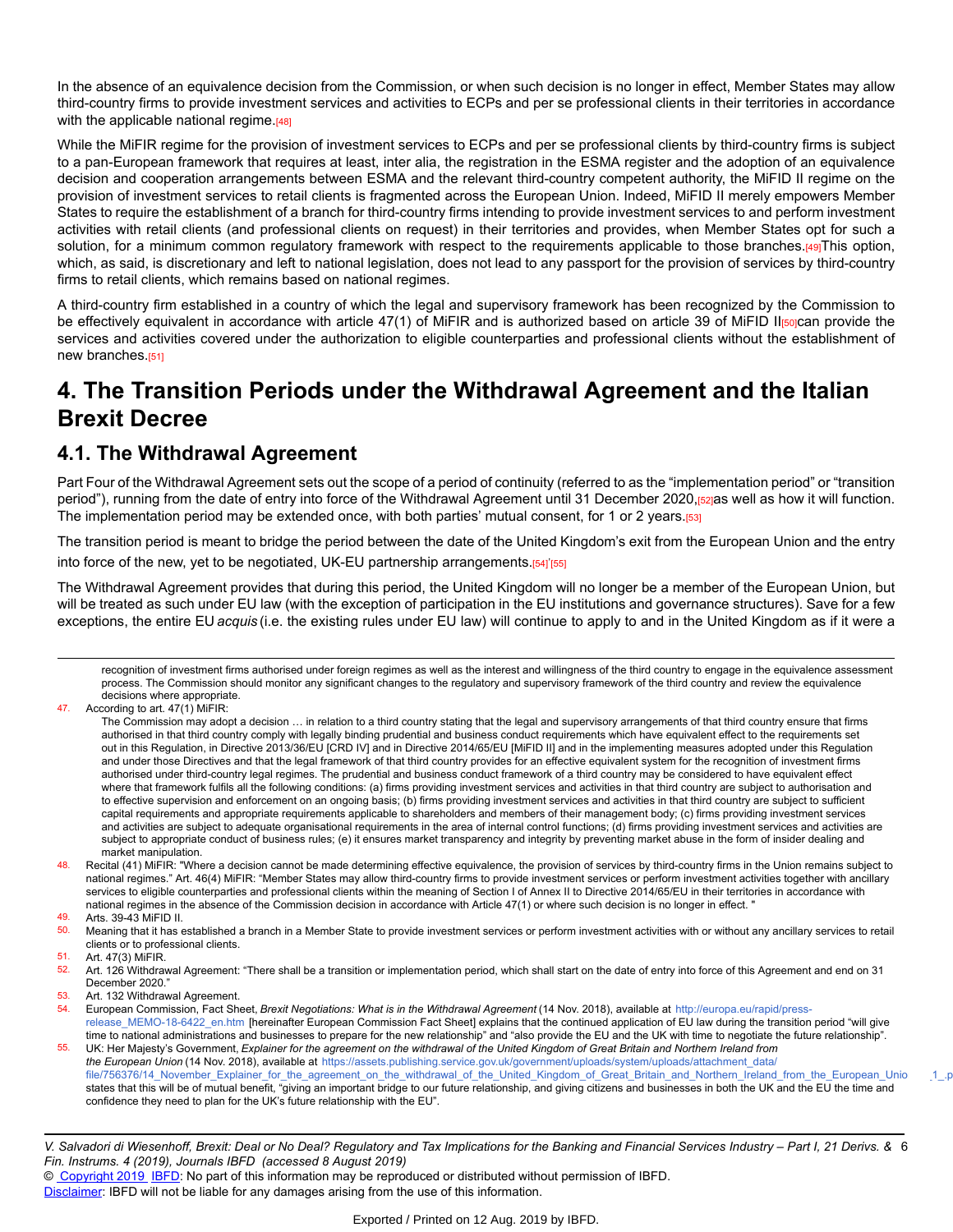Member State, and references to Member States in EU law will be understood as including the United Kingdom.[56]'[57]As the European Commission Fact Sheet explains:

This means that the UK will continue to participate in the EU Customs Union and the Single Market (with all four freedoms) and all Union policies. Any changes to the Union acquis will automatically apply to and in the UK. The direct effect and primacy of Union law will be preserved. All existing Union regulatory, budgetary, supervisory, judiciary and enforcement instruments and structures will apply, including the competence of the Court of Justice of the European Union.

In essence, during the transition period, the United Kingdom and EU-27 would continue to have access to one another's markets on current terms, giving businesses certainty.

At the end of the implementation period, the current application of common rules would come to an end, as would the existing arrangements under which EU law applies to the United Kingdom.

## **4.2. The Brexit Decree**

### **4.2.1. Introduction**

On 24 January 2019, the Italian Ministry of Economics and Finance announced that the government was preparing emergency decreelaws to ensure the continuity of markets and businesses in the context of a no-deal Brexit. The press release<sup>[58]</sup>stated:

The […] measures are aimed at ensuring the financial stability, the integrity, and the operational continuity of both markets and intermediaries, and at protecting depositors, investors, and customers in general, through the introduction of an appropriate transitional period during which such entities can continue to operate, similarly to the transitional period planned in the event of an agreement between the United Kingdom and the EU.

During the transitional period provided [for] by the measures mentioned above, banking, financial and insurance intermediaries (including those active in the business of providing supplementary pensions) will be able to continue to operate according to existing laws and regulations. Such a scenario is envisioned for both [UK] firms carrying out activity in Italy and Italian firms carrying out activity in the United Kingdom. The protection of those intermediaries' depositors and investors will also be guaranteed on a continuous basis throughout the aforementioned transitional period.

The provisions will be differentiated according to the nature of the intermediaries involved, taking into account the applicable European and national laws and regulations.

The decree-law will identify the obligations and procedural steps that the various types of intermediaries have to comply with – based on applicable sector legislation – in order to continue to operate beyond the defined transitional period, with the aim of ensuring stable and certain parameters to allow each intermediary to adapt to the new institutional and operational framework.

Similar provisions will be included in the part of the decree-law concerning trading venues and intermediaries' access to those venues. In this case, too, the provisions for the transitional period – the period [during which] intermediaries can continue their current activity according to the European sector legislation – apply to both [UK] companies managing trading platforms operating in Italy and Italian companies managing trading platforms operating in the UK.

With reference to the investments of pension funds in UCITS and AIFs established under the laws of the United Kingdom […], the decree-law will provide for the possibility to continue to hold such instruments during the transitional period.

The exceptional measures to be implemented through the decree-law are exclusively aimed at avoiding discontinuity in the exercise of activities subject to regulatory licensing and restrictions at a national level, in accordance with the relevant EU-harmonized regulations.

Considering the UK government's failure to secure the required ratification of the Withdrawal Agreement by Parliament and the increasing likelihood that the United Kingdom could have left the European Union on 29 March 2019 without an agreed withdrawal deal or

<sup>56.</sup> The Negotiation Guidelines (Dec. 2017) adopted by the European Council stated that the transition period would cover the whole of the EU *acquis* , while the United Kingdom "as a third country [would] no longer participate in or nominate or elect members of the EU institutions, nor participate in the decision-making of the Union bodies, offices and agencies". These principles were reflected in transition provisions contained in the draft Withdrawal Agreement published in March 2018 and in the agreed text published in November 2018.

<sup>57.</sup> Art. 127(1) Withdrawal Agreement: "Unless otherwise provided in the [Withdrawal] Agreement, Union law shall be applicable to and in the United Kingdom during the transition period." Art. 127(3) Withdrawal Agreement (which deals with the effects of the application of EU law): "During the transition period, the Union law applicable pursuant to [Article 127(1)] shall produce in respect of and in the United Kingdom the same legal effects as those which it produces within the Union and its Member States, and shall be interpreted and applied in accordance with the same methods and general principles as those applicable within the Union." Art. 127(6) Withdrawal Agreement: "Unless otherwise provided in this [Withdrawal] Agreement, during the transition period, any reference to Member States in the Union law applicable pursuant to [Article 127(1)], including as implemented and applied by Member States, shall be understood as including the United Kingdom." Art. 131 Withdrawal Agreement (which deals with the ongoing jurisdiction of the EU authorities, such as ESMA): "During the transition period, the institutions, bodies, offices and agencies of the Union shall have the powers conferred upon them by Union law in relation to the United Kingdom and to natural and legal persons residing or established in the United Kingdom. In particular, the Court of Justice of the European Union shall have jurisdiction as provided for in the Treaties."

<sup>58.</sup> IT: Ministry of Economy and Finance, Press release, BREXIT: Italy has drafted transitional measures to ensure the continuity of both markets and intermediaries in the *event of no deal* (24 Jan. 2019), available at [http://www.mef.gov.it/ufficio-stampa/comunicati/2019/documenti/comunicato\\_0015en.pd](http://www.mef.gov.it/ufficio-stampa/comunicati/2019/documenti/comunicato_0015en.pdf)f .

V. Salvadori di Wiesenhoff, Brexit: Deal or No Deal? Regulatory and Tax Implications for the Banking and Financial Services Industry – Part I, 21 Derivs. & 7 *Fin. Instrums. 4 (2019), Journals IBFD (accessed 8 August 2019)*

<sup>©</sup> [Copyright 2019](http://www.ibfd.org/Copyright-IBFD) [IBFD:](http://www.ibfd.org) No part of this information may be reproduced or distributed without permission of IBFD.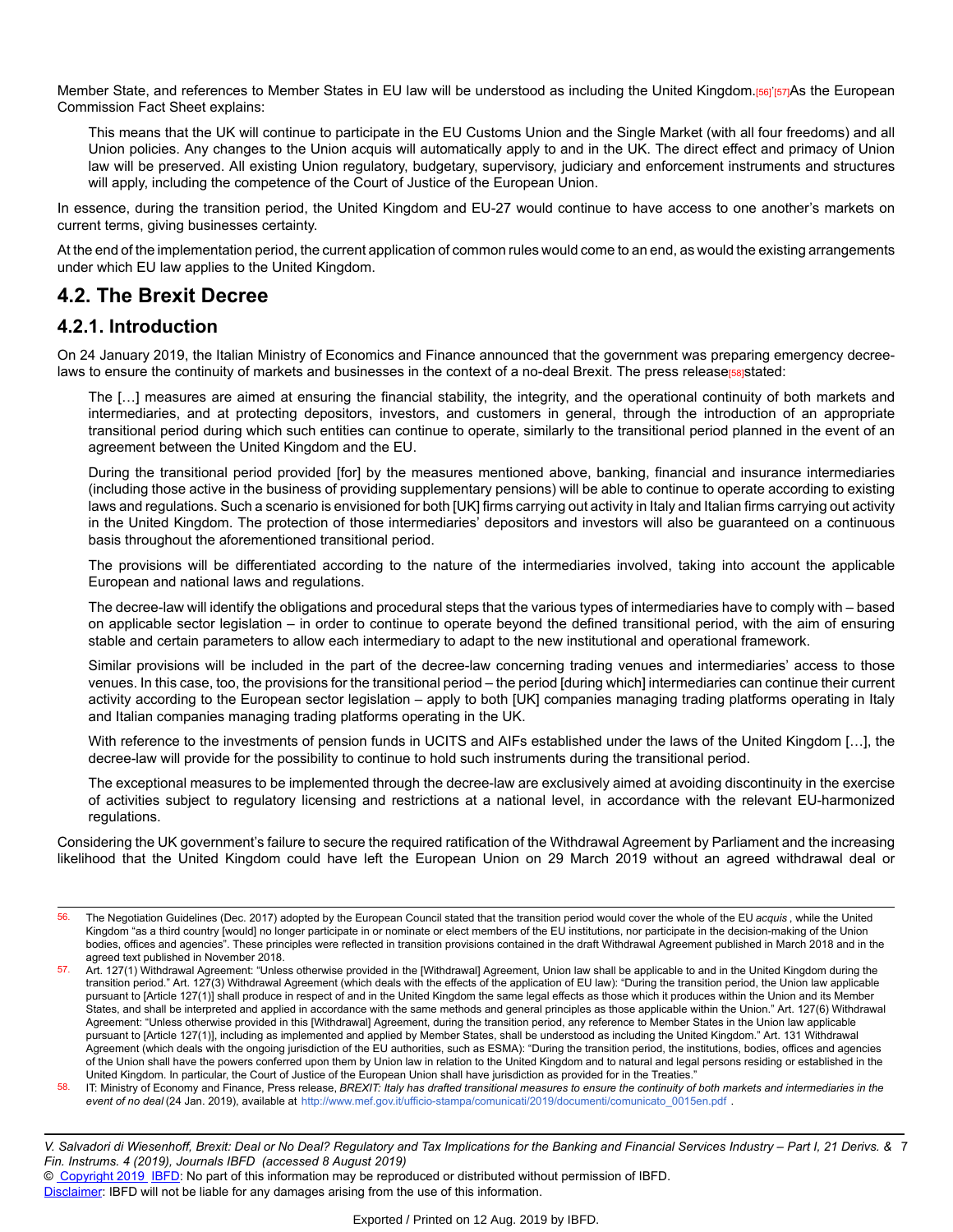implementation period, on 25 March, the Italian government enacted the Brexit Decreers ato mitigate the cliff-edge effect of a no-deal Brexit on UK and Italian financial institutions with existing passporting permissions, which would have lost the right to conduct business freely in one another's markets by virtue of EU law.

The decree was published in the Italian Official Gazette on 25 March 2019 and came into force on 26 March. The parliament converted the Brexit Decree, with amendments, into Law on 20 May 2019.

### **4.2.2. The temporary permissions regime and the temporary run-off regime**

#### **4.2.2.1. General**

The Brexit Decree sets out different transition rules for the banking and financial sector, which vary depending on (i) the nature of the business carried out; (ii) whether the services and activities are being performed on the basis of the freedom to provide services (crossborder) or the freedom of establishment (branch); and (iii) the types of clients that are being served, having due regard to the applicable European and national laws and regulations.<sup>[60]</sup>

More in detail, two complementary regimes are established for UK firms that carry out passported activities in Italy immediately before exit day, namely (i) a temporary permissions regime (TPR); and (ii) a temporary run-off regime (TROR).

These regimes will only become operational if there is a no-deal Brexit and will apply to UK banks, electronic money and payment services firms, MiFID investment firms, fund managers and undertakings for collective investment (altogether referred to as "UK firms" or "UK institutions").<sup>[61]</sup>

The key difference between the two regimes is that the TPR covers both existing and new businesses, while the TROR permits only the run-off of existing business.

Following the enactment of the Brexit Decree, Consob<sub>[62]</sub>and the Bank of Italy<sub>[63]</sub>issued implementing measures, detailing the TPR and TROR requirements and formalities.

A special temporary permissions regime is also envisaged for UK and Italian market operators/investment firms operating a trading venue.

#### **4.2.2.2. The TPR**

UK institutions with a passport will generally need to opt in to the TPR if they wish to take advantage of it. If they do not opt in, the TROR will apply to them automatically. Certain regulated services and activities, however, are not eligible for the TPR and automatically fall under the TROR.

The TPR allows eligible UK institutions to continue carrying out their current passported services and activities in Italy for a limited period after exit day,  $64$ while seeking full Italian authorization in the case that they intend to continue to operate in Italy. Firms will need to notify the appropriate Italian regulator (the Bank of Italy or Consob) that they wish to use the TPR. Notifications (TPR notices) shall be sent no later than 3 days prior to the actual exit day.<sup>[65]</sup>The scope of the permission under the TPR will generally reflect the scope of a firm's passporting permission pre-Brexit, and it will allow UK firms to enter into new contracts with Italian businesses (except for deposit-taking activities carried out on a cross-border basis).

The following UK firms may enter the TPR:

banks providing banking/financial services or MiFID investment services and activities,[66]subject to the following limitations in the case that they operate on a cross-border basis:

 $64.$  The provisions of the Brexit Decree make reference to the actual exit day in the event of a no-deal Brexit.<br> $65.$  UK banks/investment firms that are entitled to participate in auctions of Italian government bonds ar

66. Different from the operation of a multilateral trading facility (MTF) or an organized trading facility (OTF), to which a different temporary regime applies ( *see* sec. [4.2.3.](https://research.ibfd.org/#/doc?url=/linkresolver/static/dfi_2019_04_it_1_s_4_2_3#dfi_2019_04_it_1_s_4_2_3) ).

V. Salvadori di Wiesenhoff, Brexit: Deal or No Deal? Regulatory and Tax Implications for the Banking and Financial Services Industry – Part I, 21 Derivs. & 8 *Fin. Instrums. 4 (2019), Journals IBFD (accessed 8 August 2019)*

© [Copyright 2019](http://www.ibfd.org/Copyright-IBFD) [IBFD:](http://www.ibfd.org) No part of this information may be reproduced or distributed without permission of IBFD.

<sup>59.</sup> IT: Law Decree No. 22, 25 Mar. 2019, converted into law by IT: Law No. 41, 20 May 2019 [hereinafter Brexit Decree].<br>60 Based on the current requisions framework, which does not provide for a completely EU-harmonized t

Based on the current regulatory framework, which does not provide for a completely EU-harmonized third-country regime, banks and investment firms from third countries may be allowed to operate in Italy (with or without the establishment of a branch), provided that they become so authorized by the Bank of Italy or Consob. Conversely, third-country e-money services firms need to establish a local branch, while third-country payment services firms and fund managers can only operate in Italy by means of setting up a full-fledged and licensed subsidiary under Italian law (or EU law, in another Member State). Finally, Italian and third-country trading venues need to submit an application to the competent Italian regulator to operate in one another's markets.

<sup>61.</sup> The article focuses on the provisions of the Brexit Decree that are relevant for UK banking and financial institutions that carry out regulated activities in Italy. The Brexit Decree also includes provisions concerning insurance undertakings and intermediaries, which are not addressed herein.

<sup>62.</sup> Consob Communication n. 7 of 26 Mar. 2019: No-deal Brexit – Requirements for intermediaries who provide investment services and activities, with or without ancillary services, resulting from the adoption of Decree Law no. 22 of March 25, 2019 laying down the transitional regime, available at [http://www.consob.it/web/consob](http://www.consob.it/web/consob-and-its-activities/bullettin/documenti/english/resolutions/c20190326_7.htm)[and-its-activities/bullettin/documenti/english/resolutions/c20190326\\_7.htm](http://www.consob.it/web/consob-and-its-activities/bullettin/documenti/english/resolutions/c20190326_7.htm) . On 1 Aug. 2019, Consob published amendments to said Communication n. 7 of 26 Mar. 2019 to reflect the amendments to the Brexit Decree upon its conversion into law by the Parliament ( *see* Consob Press Release, available at [http://www.consob.it](http://www.consob.it/documents/46180/46181/Press_release_20190801.pdf/17872e3e-73ed-4253-b3b8-9f3e79459389)/ [documents/46180/46181/Press\\_release\\_20190801.pdf/17872e3e-73ed-4253-b3b8-9f3e79459389](http://www.consob.it/documents/46180/46181/Press_release_20190801.pdf/17872e3e-73ed-4253-b3b8-9f3e79459389) ). The updated text of the Consob Communication is attached to the press release.

<sup>63.</sup> Bank of Italy Communication of 27 Mar. 2019: Brexit – Fulfillment of the requirements for UK financial institutions under Decree Law 25 March 2019, n. 22, available at [https://www.bancaditalia.it/compiti/stabilita-finanziaria/informazioni-brexit/brexit-fulfillment/index.htm](https://www.bancaditalia.it/compiti/stabilita-finanziaria/informazioni-brexit/brexit-fulfillment/index.html)l

UK banks/investment firms that are entitled to participate in auctions of Italian government bonds are not required to submit the temporary permissions regime (TPR) notice (except for deposit-taking activities).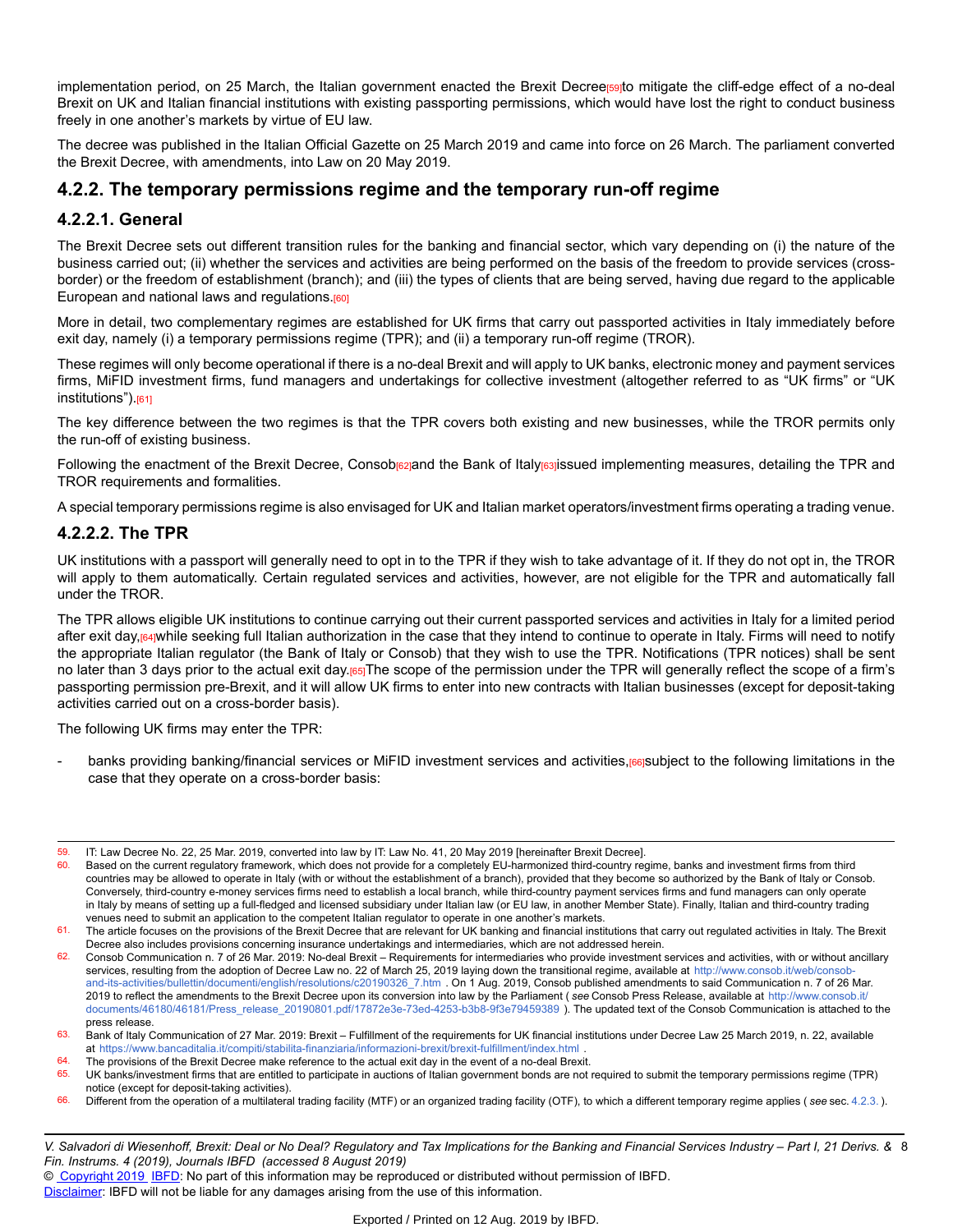- (1) for deposit-taking activities, the TPR only allows servicing of existing relationships as of exit day (entering into new contracts or renewing, even tacitly, existing ones is not allowed); and
- (2) MiFID investment services and activities can only be provided to MiFID eligible counterparties, per se professional clients and, solely to manage life-cycle events of "over-the-counter" (OTC) non-cleared derivatives that were in place as of exit day, regions, independent provinces (Trento and Bolzano) and public entities;
- investment firms providing MiFID investment services and activities, subject to the same limitation in (2) above in the case that they operate on a cross-border basis; and
- e-money services firms operating in Italy through a branch.

The "short" TPR period is 6 months from exit day. UK firms that wish to continue to operate in Italy after the end of the short TPR period can seek full Italian authorization. To do so, they shall submit an application, in compliance with the provisions of the Italian Finance Code<sub>[67]</sub>or the Italian Banking Code<sub>[68]</sub>(as the case may be), before the end of the short TPR period to apply for an Italian licence or establish an Italian-regulated entity, to which the business would then be transferred. If an application is submitted, the TPR period will be extended to 18 months as from exit day (the long TPR period).[69]If no application is submitted, the TPR will come to an end, and the Italian-regulated business will have to be run-off within a 6-month TROR period.

#### **4.2.2.3. The TROR**

By contrast, the TROR is designed to allow UK firms to conduct an orderly exit from the Italian market by running off regulated business. The TROR will apply automatically to UK firms that either do not or cannot enter the TPR or do not file an application through the TPR route (thus leaving the regime at the end of the short TPR period) to run off. The TROR allows UK institutions to fulfil Italian contracts entered into before exit day or before exiting the TPR, but, unlike the TPR, it does not allow the carrying out of regulated activities in relation to new contracts (except when necessary to service OTC non-cleared derivatives). UK firms falling within the scope of the regime shall cease to operate on the actual exit day and are expected to run off their Italian business within the subsequent 6 months (in the case that they cannot or do not enter the TPR), or within 5 months from the end of the short TPR period (in the case that they do not submit an application before then).

The TROR automatically applies to the following UK institutions:

- banks and investment firms providing MiFID investment services/activities on a cross-border basis to retail or "opted up" professional clients;
- e-money services firms operating on a cross-border basis or by means of a network of agents;
- payment services firms, fund managers and undertakings for collective investment;[70]
- UK firms eligible for the TPR that fail to make the TPR notice (when required); and
- UK firms that enter the TPR but fail to submit the application (in which case the TROR would start to apply from the end of the short TPR period).

UK institutions ceasing their business in Italy must inform clients, counterparties and authorities, within 15 days starting from the actual exit day, $[71]$ of measures and actions taken to ensure an orderly cessation of business. $[72]$ 

68. IT: Legislative Decree No. 385, 1 Sept. 1993 [hereinafter Italian Banking Code].<br>69. Eer UK banks/investment firms providing MiEID investment services/activities o

<sup>67.</sup> IT: Legislative Decree No. 58, 24 Feb. 1998 [hereinafter Italian Finance Code].<br>68. IT: Legislative Decree No. 385, 1 Sept. 1993 [hereinafter Italian Banking Code]

For UK banks/investment firms providing MiFID investment services/activities on a cross-border basis (to clients other than retail or "opted up" professional clients (i.e. clients that have elected to be treated as professional clients)), the TPR period is arguably the earlier of 18 or 6 months as from exit day (depending on whether or not the application is filed) and the date on which a decision is taken by the European Commission pursuant to art. 47(1) MiFIR. As stated in sec. 2.3., based on art. 47(1) MiFIR, the Commission may adopt a decision in relation to a third country (including, therefore, the United Kingdom, as from exit day) stating that the legal and supervisory arrangements of that third country ensure that firms authorized in that third country comply with legally binding prudential and business conduct requirements that have equivalent effect to those applicable to EU firms and that the legal framework of that third country provides for an effective equivalent system for the recognition of investment firms authorized under third-country legal regimes. If the Commission takes such an equivalence decision in relation to the United Kingdom post-Brexit, UK firms would be allowed to provide investment services and activities to MiFID-eligible counterparties and per se professional clients in EU Member States without being required to establish local branches. In this respect, the wording of the Brexit Decree and the guidelines published by Consob are not particularly clear. A reasonable interpretation is that, in the case that an equivalence decision is taken with regard to the United Kingdom before the expiration of the TPR period, the MiFIR regime will apply, and UK banks and investment firms will be allowed to provide investment services and activities in Italy on a cross-border basis (also beyond the expiration of the TPR period).

<sup>70.</sup> Reference is to undertakings for collective investment (UCIs) that are established in the United Kingdom, regardless of whether they are managed by a UK or EEA fund manager.

<sup>71.</sup> Based on the original wording of the Brexit Decree, these communications were due within 15 days from the entry into force of the Brexit Decree. The deadline has been amended upon conversion of the Brexit Decree into law.

<sup>72.</sup> According to Consob, for UK banks and investment firms that enter the TPR but fail to submit the application within the end of the short TPR period (thus exiting the TPR and entering the temporary run-off regime (TROR)), the deadline for informing clients, counterparties and authorities is 15 days from the end of the short TPR period.

V. Salvadori di Wiesenhoff, Brexit: Deal or No Deal? Regulatory and Tax Implications for the Banking and Financial Services Industry – Part I, 21 Derivs. & 9 *Fin. Instrums. 4 (2019), Journals IBFD (accessed 8 August 2019)*

<sup>©</sup> [Copyright 2019](http://www.ibfd.org/Copyright-IBFD) [IBFD:](http://www.ibfd.org) No part of this information may be reproduced or distributed without permission of IBFD.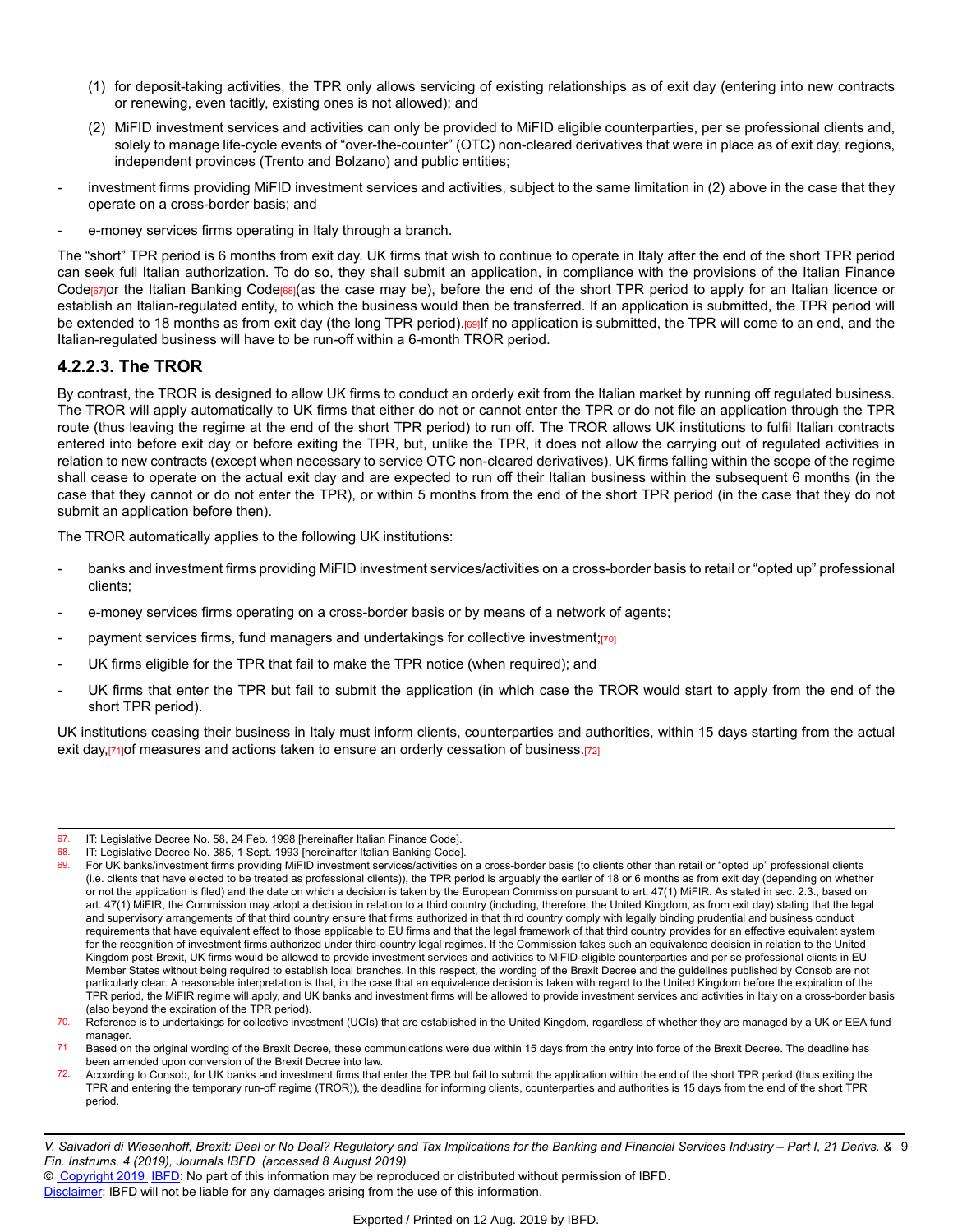### **4.2.3. The temporary permissions regime for market operators/investment firms operating a trading venue**

EEA market operators/investment firms (altogether referred to as trading venue operators) that operate a regulated market, a multilateral trading facility or an organized trading facility racurrently rely on MiFID II passport rights to enable members based in other EEA countries access to their markets. If the United Kingdom leaves the European Union without a deal and without entering an implementation period, those passport rights will no longer apply.

The Brexit Decree establishes a special temporary permissions regime for UK and Italian trading venue operators. The length of this regime is 18 months from the actual exit day. During this period:

- Italian trading venue operators may continue to carry out their activities in the United Kingdom, enabling UK members or participants, as of exit day, to retain access to their markets, on the condition that an application is filed with Consob or the Bank of Italy based on articles 26, 29 or 70 of the Italian Finance Code<sub>[74]</sub>(to extend the operations to the United Kingdom) and that UK and EU-applicable regulations are complied with;[75]and
- UK trading venue operators may continue to carry out their activities in Italy, enabling Italian members or participants, as of exit day, to retain access to their markets, on the condition that an application is filed with Consob or the Bank of Italy based on articles 26, 29 or 70 of the Italian Finance Code (to extend the operations to Italy) and that EU-applicable regulations are complied with.

## **4.2.4. Provisions concerning outstanding loans granted by UK passported lenders**

Under the standard "illegality clause", typically contained in English law facility agreements, if it becomes unlawful for a lender to perform any of its obligations under the loan agreement or to fund, issue or maintain its participation in any utilization under the facility, that lender is entitled to cancel its commitment or, as the case may be, require the prepayment of the loan. A UK lender willing to leave the Italian market might consider invoking illegality to cancel its commitment or request a mandatory loan prepayment.

In this respect, the Brexit Decree includes provisions concerning outstanding loans granted by UK passported lenders to Italian borrowers, stating that the timing and the terms of payment of both interest and principal in respect of these loans shall remain unchanged, also when a lender ceases its activities under the TROR.

It is debatable whether such provision effectively deals with all issues that may arise under the illegality clause. An assessment on a caseby-case basis of the language actually utilized in the relevant provisions of the facility agreement is needed. On the one hand, the events captured by the standard clause seem wider than the scope of the Brexit Decree provision. On the other hand, the clause is frequently negotiated in a variety of formats, which can restrict or enlarge its perimeter.

In any event, it also has to be noted that facility agreements often contain "mitigation" clauses, which require the lender to carry out all reasonable steps to mitigate any circumstances that arise and would result in any amount becoming payable or cancelled pursuant to the illegality clause. In this respect, it is debatable whether such mitigation obligation of the lenders also includes delivering the TPR notice (when required).

### **4.2.5. The transitional tax regime**

#### **4.2.5.1. General**

The Brexit Decree establishes a transitional tax regime (TTR), lasting 18 months from the actual exit day. During that period:

- Italian tax rules that rely on the UK membership of the European Union (including those connected to EU directives) shall continue to apply; and
- VAT and customs duty provisions deriving from the implementation of EU directives and regulations shall continue to apply mutatis mutandis.

The Italian Minister of Economy and Finance is required to enact implementing regulations for the TTR, which shall not imply any new or additional charges for the public budget.[76]

- 73. MiFID II/MiFIR establish three types of multilateral trading venues: regulated markets, MTFs and OTFs. While regulated markets are operated by a market operator, MTFs and OTFs may be operated by investment firms or market operators.
- 74. IT: Legislative Decree 58 of 24 Feb. 1998 [hereinafter Italian Finance Code].<br>75. On 21 Mar 2019, Borsa Italiana published a notice (see https://www.borsai
- 75. On 21 Mar. 2019, Borsa Italiana published a notice ( *see* [https://www.borsaitaliana.it/borsaitaliana/regolamenti/avvisi/avviso5672.pd](https://www.borsaitaliana.it/borsaitaliana/regolamenti/avvisi/avviso5672.pdf)f ), stating that it had filed an application with Consob pursuant to art. 70 of the Italian Finance Code and that, as a consequence, it can continue to allow existing participants incorporated in the United Kingdom to access its markets during the transition period. The notice also states that "nothing further is required of UK existing participants for their participation in the Borsa Italiana markets".
- 76. These regulations have not been enacted so far.

V. Salvadori di Wiesenhoff, Brexit: Deal or No Deal? Regulatory and Tax Implications for the Banking and Financial Services Industry – Part I, 21 Derivs. & 10 *Fin. Instrums. 4 (2019), Journals IBFD (accessed 8 August 2019)*

© [Copyright 2019](http://www.ibfd.org/Copyright-IBFD) [IBFD:](http://www.ibfd.org) No part of this information may be reproduced or distributed without permission of IBFD.